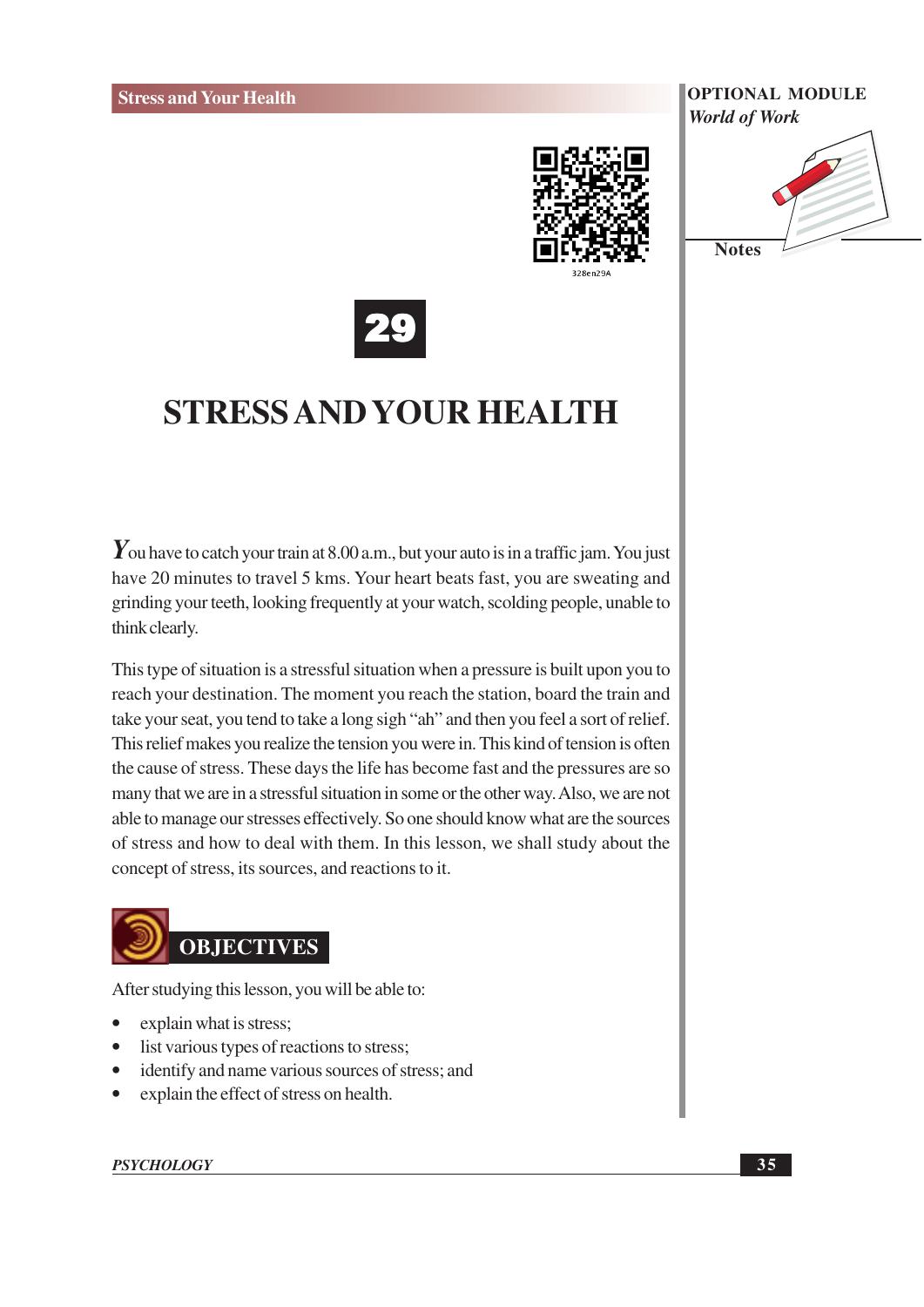

**Notes** 

#### **29.1 CONCEPT OF STRESS**

Stress means pressure and an uneasy experience. The causes of stress may be self, other individuals around you and your environment. Let us study how stress is caused.

Stresses caused by self: Suppose you have not studied till the last date of your examination, and suddenly you try to study every thing on the previous day of your exam. You are not able to learn and also you are not confident whether you have covered each topic or not. The tension mounts. What is this situation? You have put yourself in stress.

Stress need not necessarily always be negative. For instance if you are not anxious before any test or examination you will not prepare for it seriously and your performance may not be good. A little bit of stress helps us by motivating to perform well. Thus stress has both positive and negative dimensions. The positive aspect of stress is termed as "eustress" meaning stress producing positive results. The negative dimension is called "distress".

**Stresseses caused by environment:** Suppose your crop is ripe and ready for harvest, suddenly continuous rain makes you helpless and worried. Your stress is due to nature or environment. The pollution of air and water or crowding is also an example of environmental stress.

Stresses caused by other persons: In every way you are due for promotion, but the management of your organization fails to promote you. Here your stress is due to others.

As discussed before, stress need not necessarily always be considered negative. The positive aspect of stress which is termed as "eustress" produces positive results. Badminton players practice for hours together before a match. Practice is stressful but it produces good results. The famous scientist who invented bulb, Thomas Alva Edison, failed more than 1000 times, finally he succeeded. He was experiencing eustress.

The negative dimension of stress or distress often causes unpleasantness and leads to poor performance. Radha is a bright girl, who always used to get good marks. Her marks came down drastically due to her father who comes home drunk and beats her mother. She is worried, tense and cannot concentrate on her studies which resulted in getting low marks in the examination. Radha is the victim of distress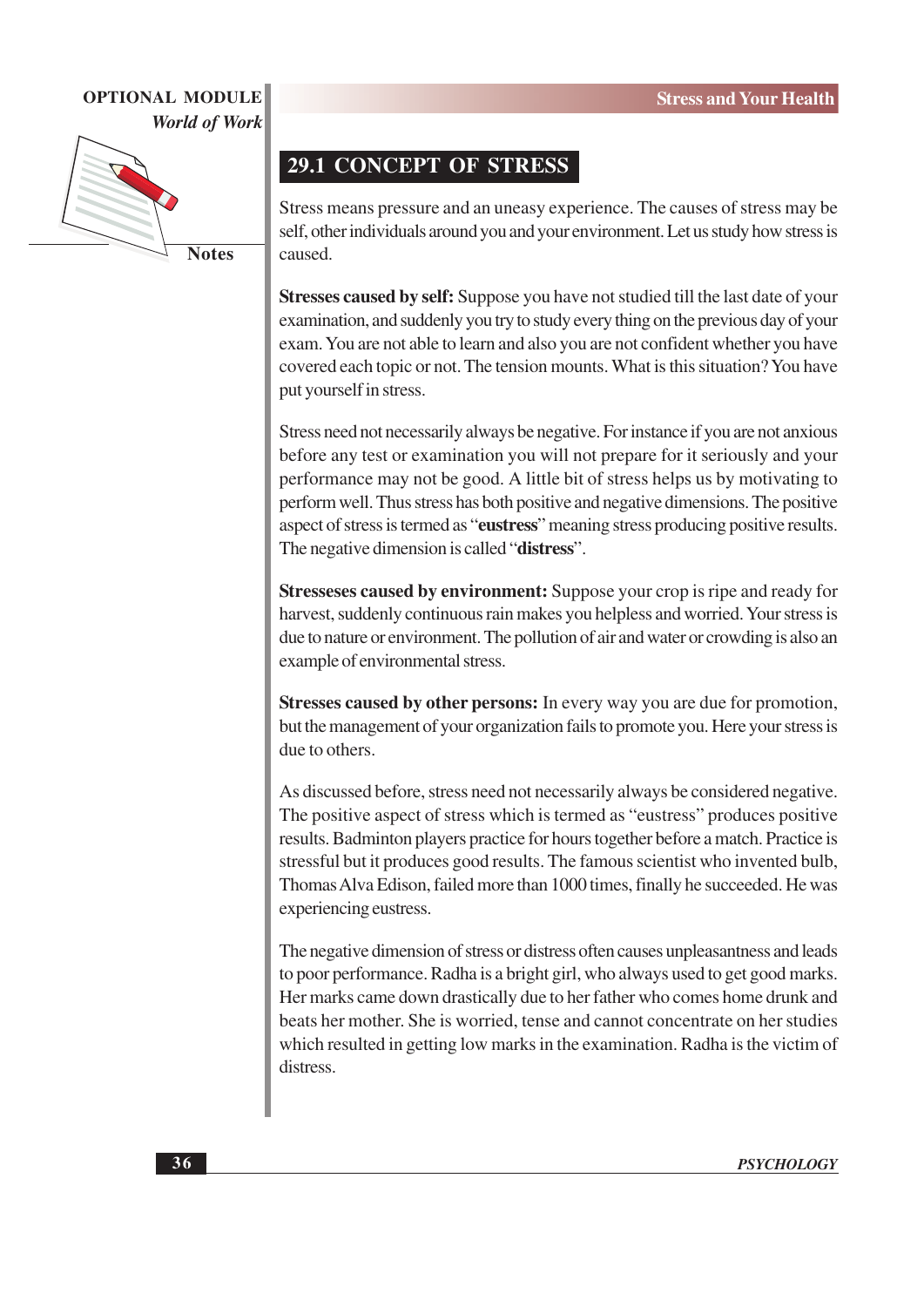#### **Stress and Your Health**



Give short answers to the following:

- 1. What is stress?
- 2. Name different types of stress.

#### **29.2 REACTIONS TO STRESS**

Shyam, a young unemployed person, is lonely at home most of the time. He often dreams about good things in life and wants to achieve them. But till now he is not able to get a good job. Previously, he had worked in a small company, but left it as there were problems with his boss. Shyam feels depressed, unworthy and irritable most of the time. To overcome loneliness and depression, he has taken to drinking habits.

Sita is a good student. She wants to excel in the class. Her parents and teachers expect a lot from her. Due to high fever which she caught during the weekend holiday, she is not able to complete the given assignment on time. As the last date is fast approaching, Sita feels guilty, anxious and is not able to concentrate on the assignment.

In both of the above examples, changes (physical and mental) can be seen which are caused by stress. The reactions to stress can be classified into the following categories: physiological, affective, cognitive and behavioural. Let us know more about these reactions.

- (i) Physiological Reactions: These reactions refer to the physical functions of the human body which get affected under stress and do not work in their normal routine. The reactions which commonly occur in an individual in relation to stress are:
	- (a) rapid pounding of heart and pulse,

#### **PSYCHOLOGY**

**OPTIONAL MODULE World of Work** 

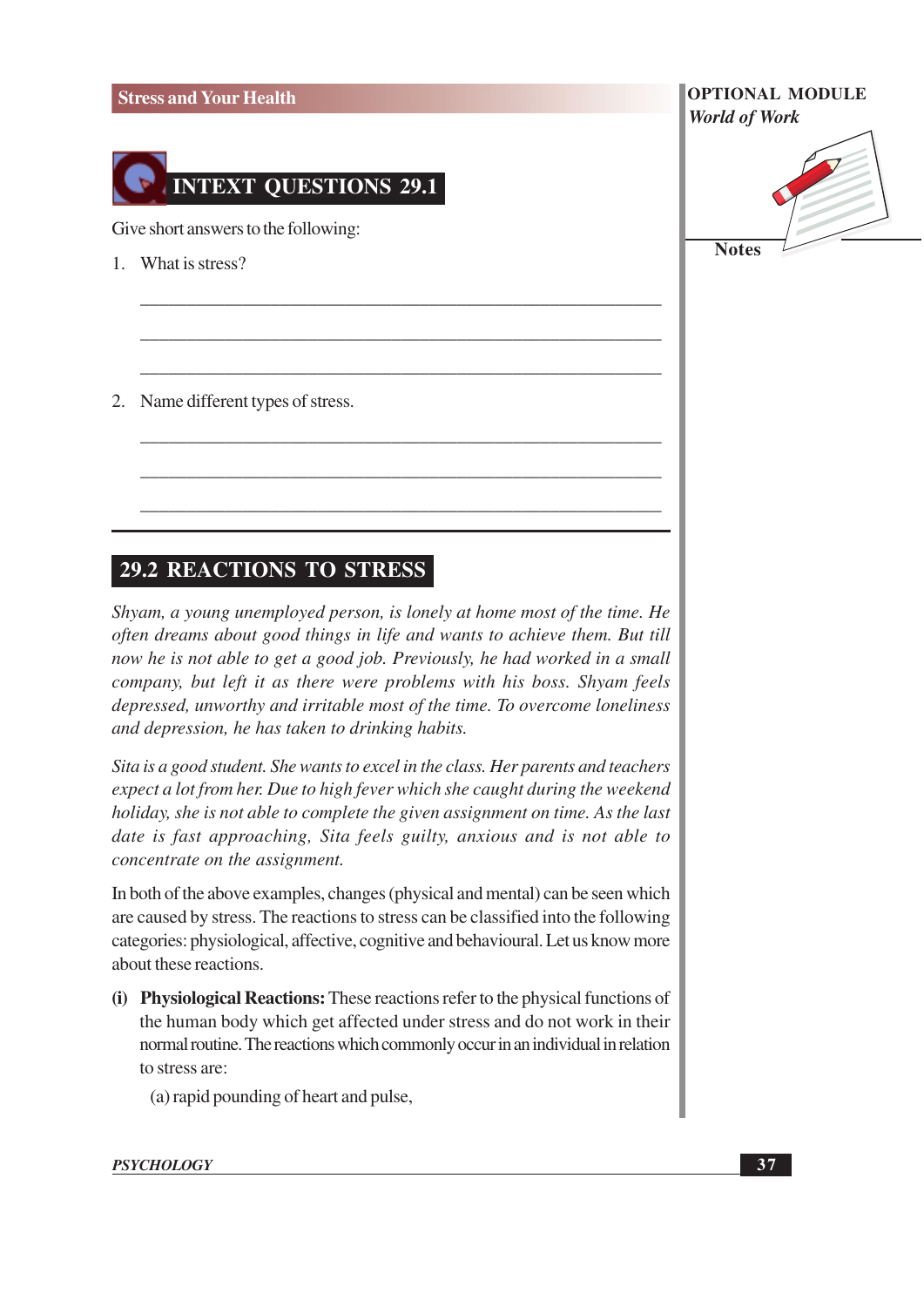**OPTIONAL MODULE** 

**World of Work** 



- $(c)$ dryness of the throat or mouth,
- $(d)$ feeling sick in the stomach, (colloquially it is referred to as "butterflies" in the stomach"), and
- $(e)$ trembling etc.

Generally, it is the vulnerable and weak bodily system that gets affected by stress first. The resulting symptoms are therefore called *psychosomatic* reactions. For instance, if the respiratory system is weak, stress affects it and that may lead to asthma. Similarly, if the digestive system is vulnerable, it becomes the target for the attack of stress. It usually results in ulcer. Thus, almost all the systems can very well reflect the impact of stress by coming out with various symptoms like blood pressure, wheezing, stomach ache, headache, pain of the joints, stuttering etc.

- (ii) Affective Reactions: These reactions are emotional responses. People suffering from stress get affected quickly and manifest symptoms of anxiety, depression, anger, irritability and having poor control over the emotions.
- (iii) Cognitive Reactions: This category of reactions to stress includes the following:
	- (a) poor concentration,
	- (b) inability to learn any thing new with same speed and efficiency,
	- (c) forgetting,
	- (d) inability to take proper decision that too in time,
	- (e) confusion.
	- (f) gate crashing of ideas, and
	- (g) negative or unhealthy thoughts

The physiological, affective, and cognitive reactions are covert in nature. In other words, they take place within the individual but the behavioural reactions are overt which means that they take place outwardly. They include behaviours like:

- $(a)$  crying,
- (b) talking incoherently,
- (c) irrelevant speech,
- (d) hitting, and
- (e) bashing or banging etc.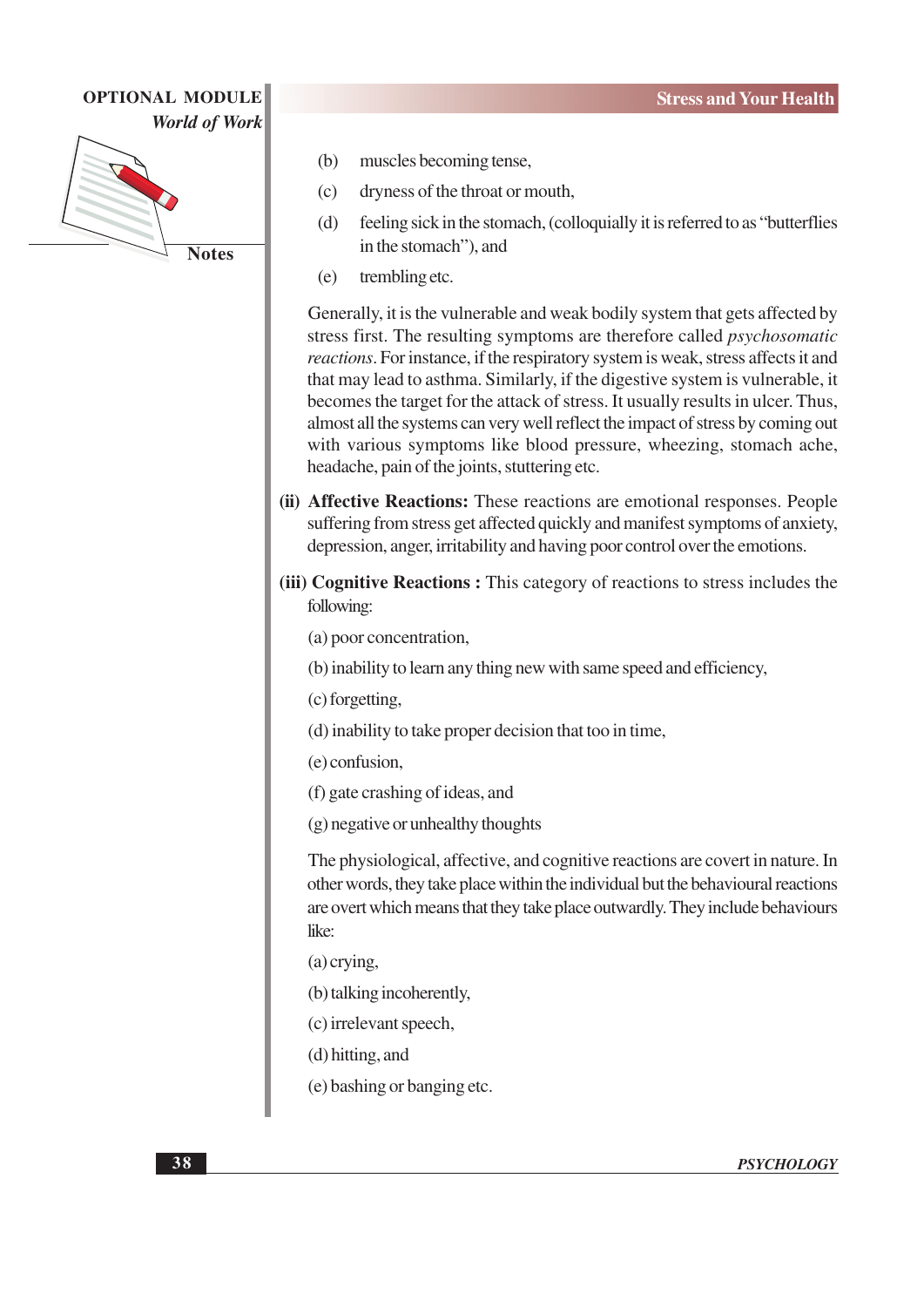#### **DIVERSE REACTION TO STRESS**

| <b>Physiological Reactions</b>  | <b>Affective Reactions</b>                   |  |
|---------------------------------|----------------------------------------------|--|
| Rapid heart beat and pulse      | Anxiety                                      |  |
| Muscles becoming tense          | Depression                                   |  |
| Dryness of the throat or mouth  | Anger                                        |  |
| Trembling, Nausea etc.          | Frustration, hopelesness<br>and irritability |  |
| <b>Cognitive Reactions</b>      | <b>Behavioural Reactions</b>                 |  |
| Poor concentration              | Crying                                       |  |
| Inability to learn anything new | Talking incoherently                         |  |
| Forgetting                      | Irrelevant speech                            |  |
| Unable to take proper decision  | Hitting                                      |  |
| Confusion                       | Over eating                                  |  |
| Negative thought                | Substance abuse                              |  |

#### **OPTIONAL MODULE World of Work**



#### **Stressors**

Peter is waiting in a room full of fresh graduates to be interviewed for a job in a well reputed company. His academic performance is not outstanding but he hopes to get the job through luck and by his personality. He feels that his parents and his sister must be expecting him to get this high-prestige, highpaying position. He is very nervous. His mouth is dry, his stomach feels tight, his heart is pounding and perspiration has begun to sock through his new suit.

Stressors are events and situations (such as bus rides or interviews) to which people must react. Let us see some of the common stressors that people experience. These stressors are perceived as mild and motivating for some and moderately or severely stressful for others. They affect well being of people. The common stressors include the following:

- 1. Boredom, loneliness
- 2. Frustration
- 3. Conflicts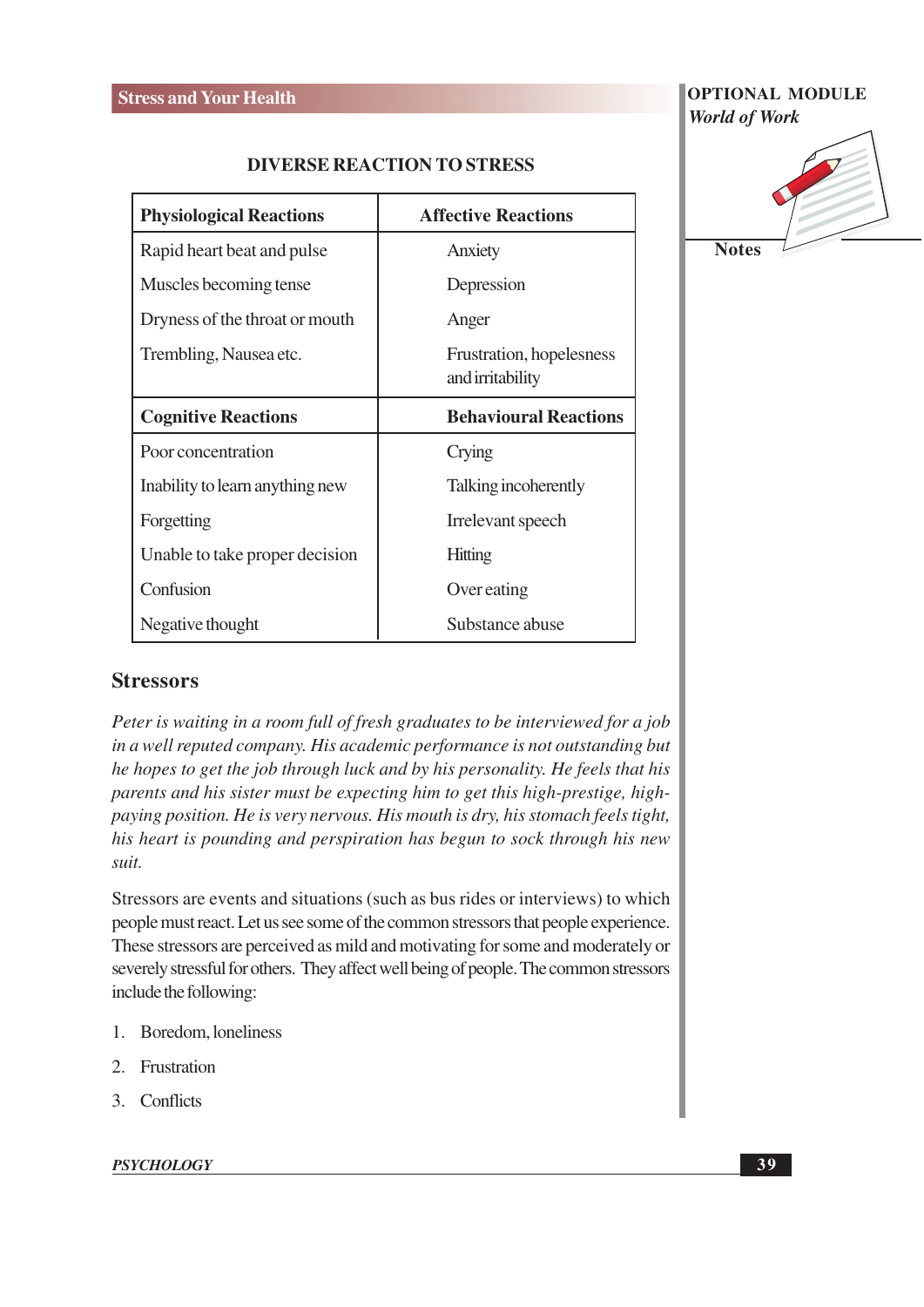



- Pressures to meet dead lines  $\overline{4}$
- $\overline{5}$ . Competition
- Increased responsibility 6.
- $7.$ Exertion due to travel or any physical/mental work
- 8. Divorce, separation and death of loved ones
- 9. Trouble in interpersonal relations such as parents, in-laws, friends, boss, servants etc.
- 10. Loss of one's self-prestige, image or status
- 11. Losses in one's profession or studies or business etc.
- 12. Retirement
- 13. Lack of freedom and privacy
- 14. Sexual difficulties and guilt feelings
- 15. Changes in the financial status
- 16. Change of residence
- 17. Payment of loans

Stress reactions are the physical, psychological and behavioural responses (such as nausea, nervousness and fatigue) which people display in the face of stressors.

Mediating factors such as the circumstances in which stressors take place and each person's characteristics, makes people more or less sensitive to stressors.

Every one of us experiences stress in some or the other way at home or at work place. But stress tolerance varies across individuals. We can always reduce the stress. Stress can act as a promoter of self-understanding. We don't actually know what we can do, unless we have to do it. For example, each time we clear a subject in exam, we gain self-confidence that we can also pass through this kind of situation. Sometimes experience of disappointments and failures become blessings in disguise because we realise that we were pursuing the wrong goals or the task came to us so suddenly that we were not ready for it.

With too little stress, we become lazy and with too much stress, we become tense and prone to illness. We should know how to manage and handle stress in some manner so that we can make most out of the situation.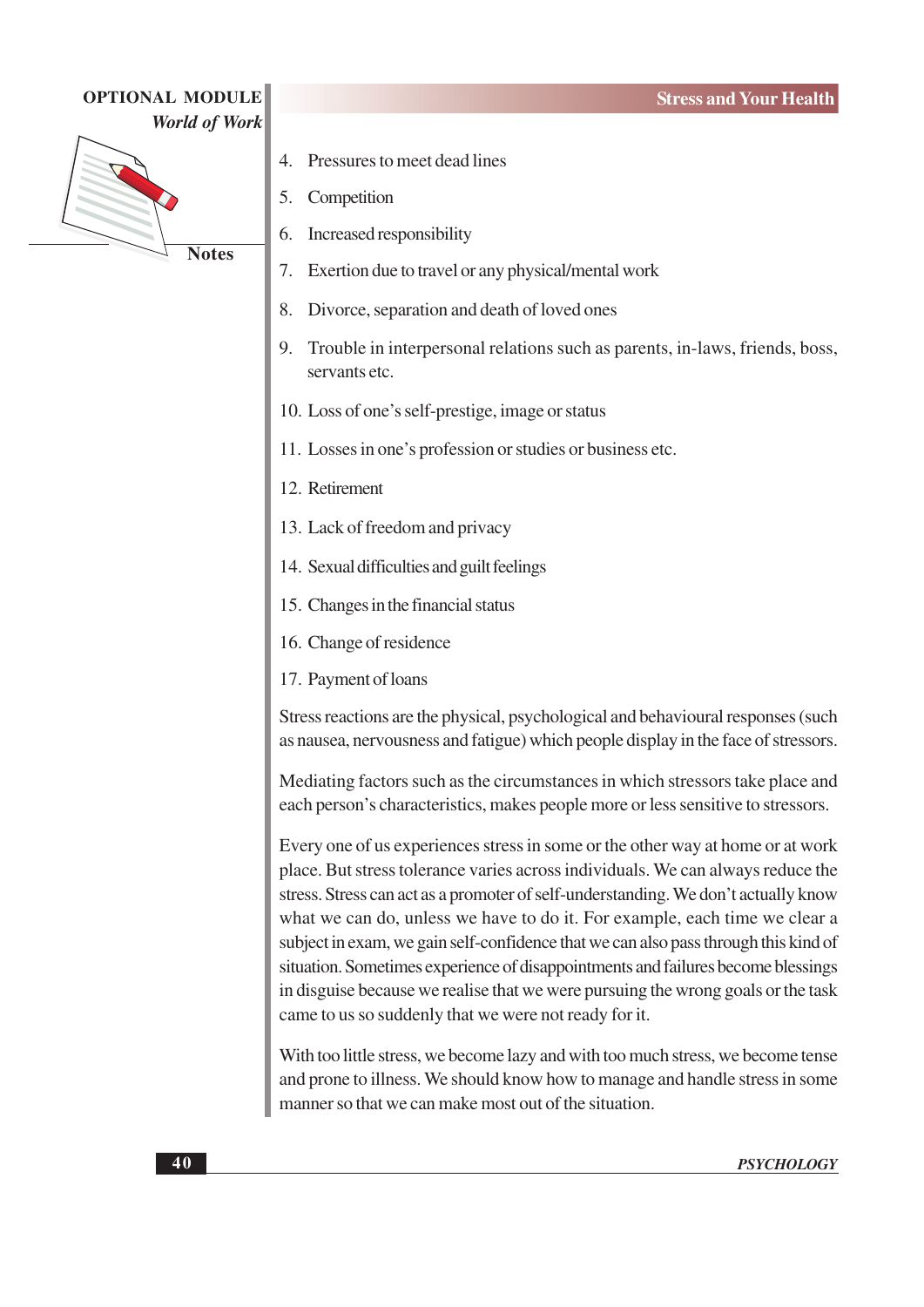#### **Stress and Your Health**

#### **Try it Yourself**

(A) Think about and write down the frequently experienced stressors in your life and indicate what type of stress reactions do you show/display?

**Stressors** 

**Reactions** 

#### **OPTIONAL MODULE World of Work**



#### (B) Do it yourself :

Given below are some items from the revised version of the daily hassles (troubles) and uplifts (pleasures) scale. The respondent is asked to give ratings (on 0-4) of the degree to which each item was a trouble or an uplift that day. Ratings over several days or weeks can give a picture of your stressors and pleasures and may allow for a better understanding of the role of daily hassles.

| <b>How much was this</b><br>item a trouble for<br>you today? |                     | <b>How much was this</b><br>item pleasure for<br>you today? |
|--------------------------------------------------------------|---------------------|-------------------------------------------------------------|
| 01234                                                        | Your child (ren)    | 0 1 2 3 4                                                   |
| 01234                                                        | Time with family    | 0 1 2 3 4                                                   |
| 01234                                                        | Fellow workers      | 0 1 2 3 4                                                   |
| 01234                                                        | Your hard work      | 0 1 2 3 4                                                   |
| 01234                                                        | Meeting deadlines   | 0 1 2 3 4                                                   |
| 01234                                                        | Having enough money | 0 1 2 3 4                                                   |
| 0 1 2 3 4                                                    | The weather         | 0 1 2 3 4                                                   |
| 01234                                                        | Cooking             | 0 1 2 3 4                                                   |
| 01234                                                        | Home entertainment  | 0 1 2 3 4                                                   |
| 01234                                                        | Amount of free time | 0 1 2 3 4                                                   |

Now you can identify your own stressors and add to the list above. Continue to do the ratings as done previously.

#### **29.3 SOURCES OF STRESS**

Sources of stress can be classified into four categories, which are as follows: Family, Occupational/Educational, Personal and Environmental. Let us understand these sources in some detail.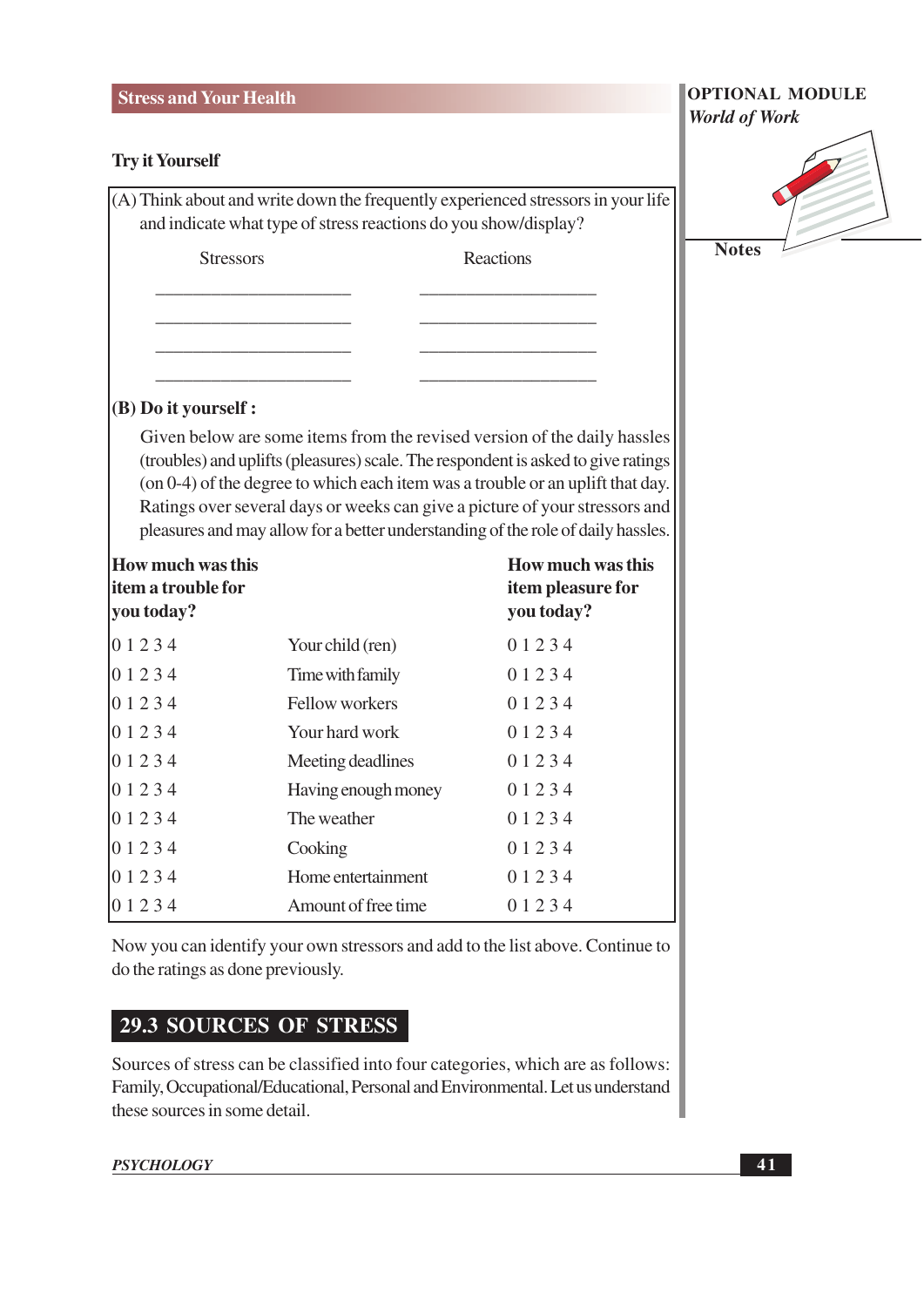

- (1) Family: If you are experiencing stress because one of your family members is seriously ill, then the source of your stress is family. The other familial stresses include financial difficulty, quarrel between spouses (husband & wife) etc.
- (2) Occupational/Educational: For a student stress may be the examination, stay in hostel etc. A teacher who is not teaching well may add to the stress. Poor pay, over demanding boss, uncooperative co-worker and subordinates, poor working conditions are some of the occupational stressors experienced by the people.
- (3) Personal: Personal stresses are many. A personal stress is often caused by feelings of inadequacy, inferiority and insecurity. "My memory is poor," "I am dark", "I am fat", "I am not good looking", "I cannot speak English well", "I am not intelligent", "I am not talented", "I am poor, I have poor health", "I am unemployed/under employed", are some of the thoughts and attitudes making one feel inadequate and insecure and suffer from stresses.
- (4) Environmental: Unexpected natural calamities such as fire, famine, earthquake, tsunami, floods etc. are environmental stressors. Crowd, poor sanitation and pollution are also sources of environmental stress.

#### **Try it Yourself**

Identify your stress in various areas and fill up the blanks with your own stressors.

#### Family

- $(1)$  Finance
- (2) Illness of family members
- (3) Discord between family members
- $(4)$
- $(5)$
- $(6)$

#### **Occupational/Educational**

- $(1)$  Poor pay
- (2) Poor work condition
- $\left(3\right)$   $\qquad \qquad$
- $(4)$  $(5)$
- $(6)$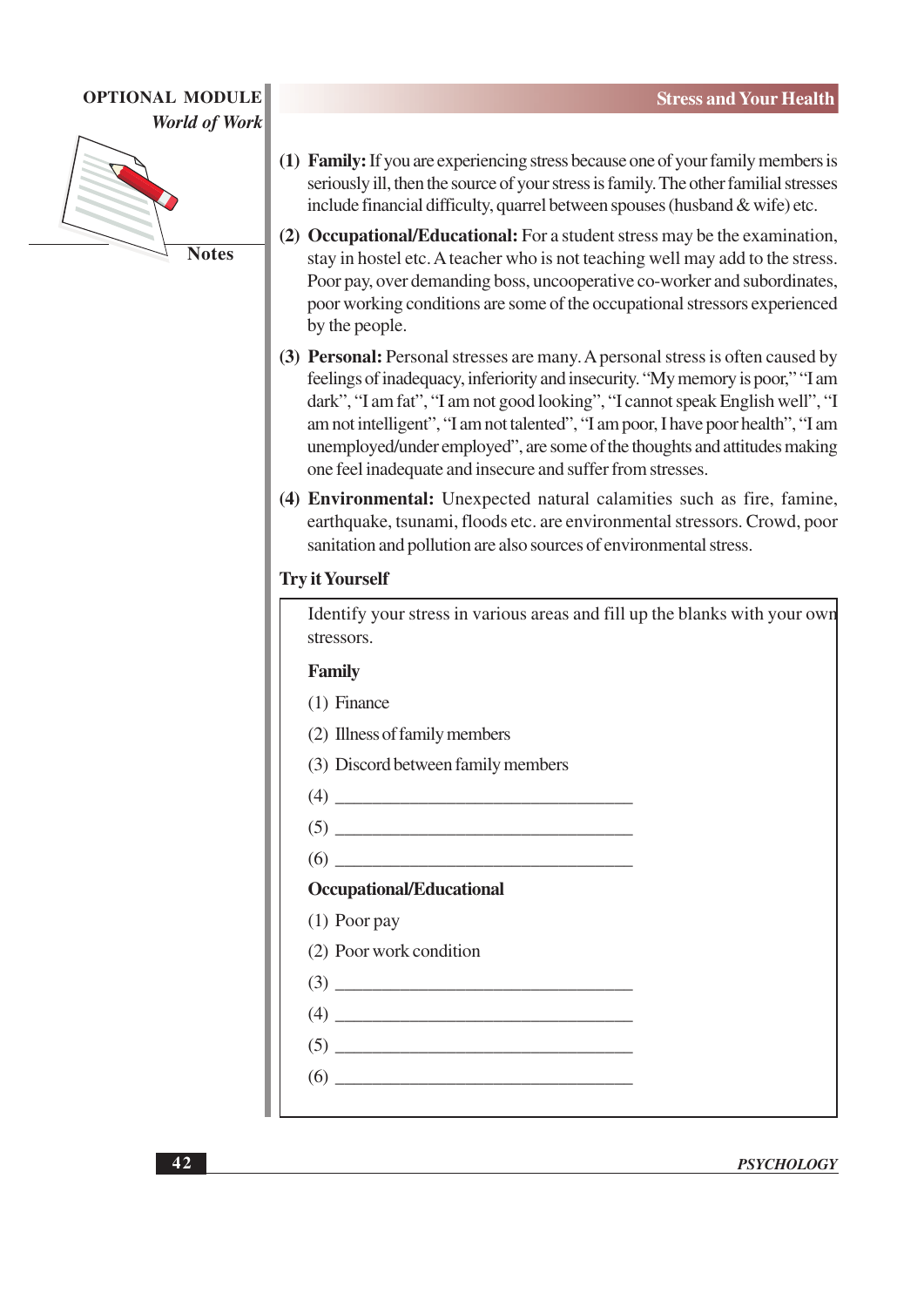#### **Personal**

#### **29.4 STRESS AND HEALTH**

Indications are there that 75% of human diseases are caused by the stress experienced by people. During stressful period, anxiety and nervousness are quite common symptoms. When these become intense, phobia may develop. A phobia refers to irrational fear over an object, person, or an animal or situations. The person feels unduly anxious when he/she comes across a phobic situation and hence always tries to avoid them. Some of the common phobias are:

- 1. Social phobia—fear of addressing public audience (eg. Stage fear).
- 2. Claustrophobia—fear of closed places.

Anxiety refers to a vague unpleasant feeling of impending threat and danger. A person with severe anxiety will always be worried, unclear, confused and indecisive. Sometimes excessive anxiety may lead to speech problems like stuttering and stammering. Urinary problems like bed-wetting are commonly seen among children.

#### **Stress and the Immune System**

In the course of our everyday life, every one of us is exposed to various germs and viruses but we do not fall ill. This is because we have got a protective mechanism inside our body which is called the immune system. But stress can weaken this immune system and this can make us victim of many diseases. If the stress is for a

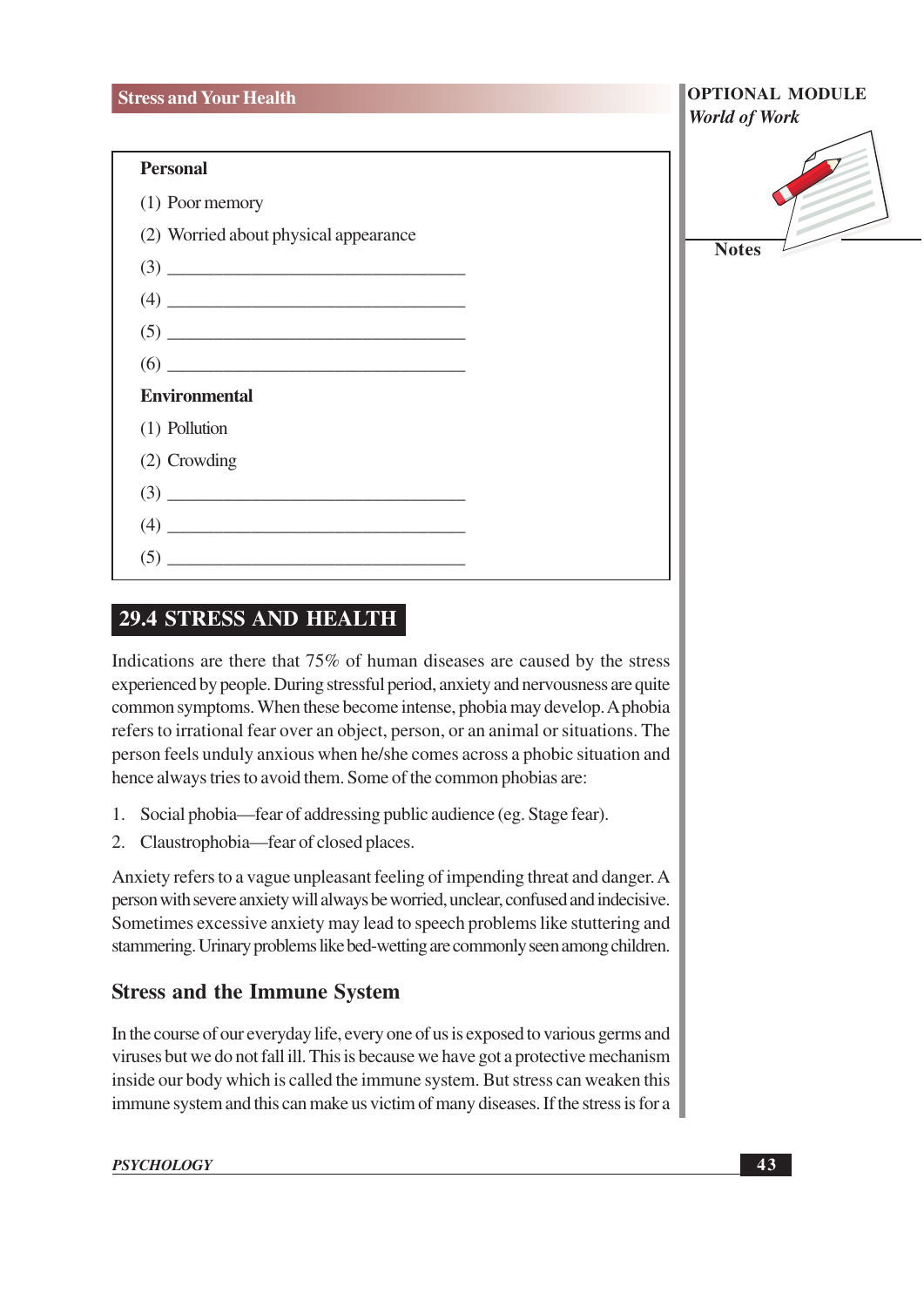

**Notes** 

shorter period there is not much damage, but if the stress prolongs, it results in serious illnesses such as cancer, heart disease, headache, asthma and peptic ulcer. It is found that individuals under stress are more likely to catch cold than individuals who are not under stress. This is attributed to the fact that intense stress reduces body's immune system, thus making the person easily vulnerable to infections.

#### **29.5 STRESS AND HEALTH PROBLEMS**

It is an accepted fact that certain cardiac problems like hypertension, angina and heart attacks are caused due to emotional strain the person undergoes. Such emotional stress caused may be due to frustration, intense anger, fear, depression  $or shock$ 

Eating disorders can also be caused due to preoccupation with stressful situations. Sleep disorders can also occur due to stress. Such persons have difficulty in going to sleep or experience disturbed sleep or not getting sleep at all (insomnia). A person who is said to frequently experience intense emotions such as anger, jealousy, hatred, fear, panic often complain about ulcers. Intense fear or guilt can also lead some to sexual problems.

The most common stress related health problems are cold and headache. Scientists say that there is no specific medicine for common cold and tension headache. They occur when an individual undergoes stressful experiences. They may vanish under pleasant and happy situations. Pills for killing pain and cold give only temporary relief. Hence, it is necessary to know the root cause of stress for permanent solution for these health problems. For example a student might get headache whenever he is asked to give a test/exam.

Psychosomatic diseases like peptic-ulcer, asthma, essential hypertension (high BP) are also caused by stresses. You would have known that many die due to heart attack at a younger age. Those were Mr. Victims of stress.

The combination of repeated stress and the weakness of particular system leads to psychosomatic diseases. For example, a person gets ulcer, when under stress his stomach (digestive system) becomes weak. These people also do not express their emotions outwardly. For example, if a person gets angry he must show it out in an appropriate way but if he keeps within himself repeatedly, he is likely to get ulcer. He should be asked to learn the proper means and ways of expressing emotions outwardly for maintaining good health.

The above include some of the commonly reported stress related problems. They are experienced by the individual from mild or to moderate levels. A less often occurring, severe disorder is known as post-traumatic stress disorder (PTSD). The symptoms include anxiety, apprehension, chronic tension, sleep disorders like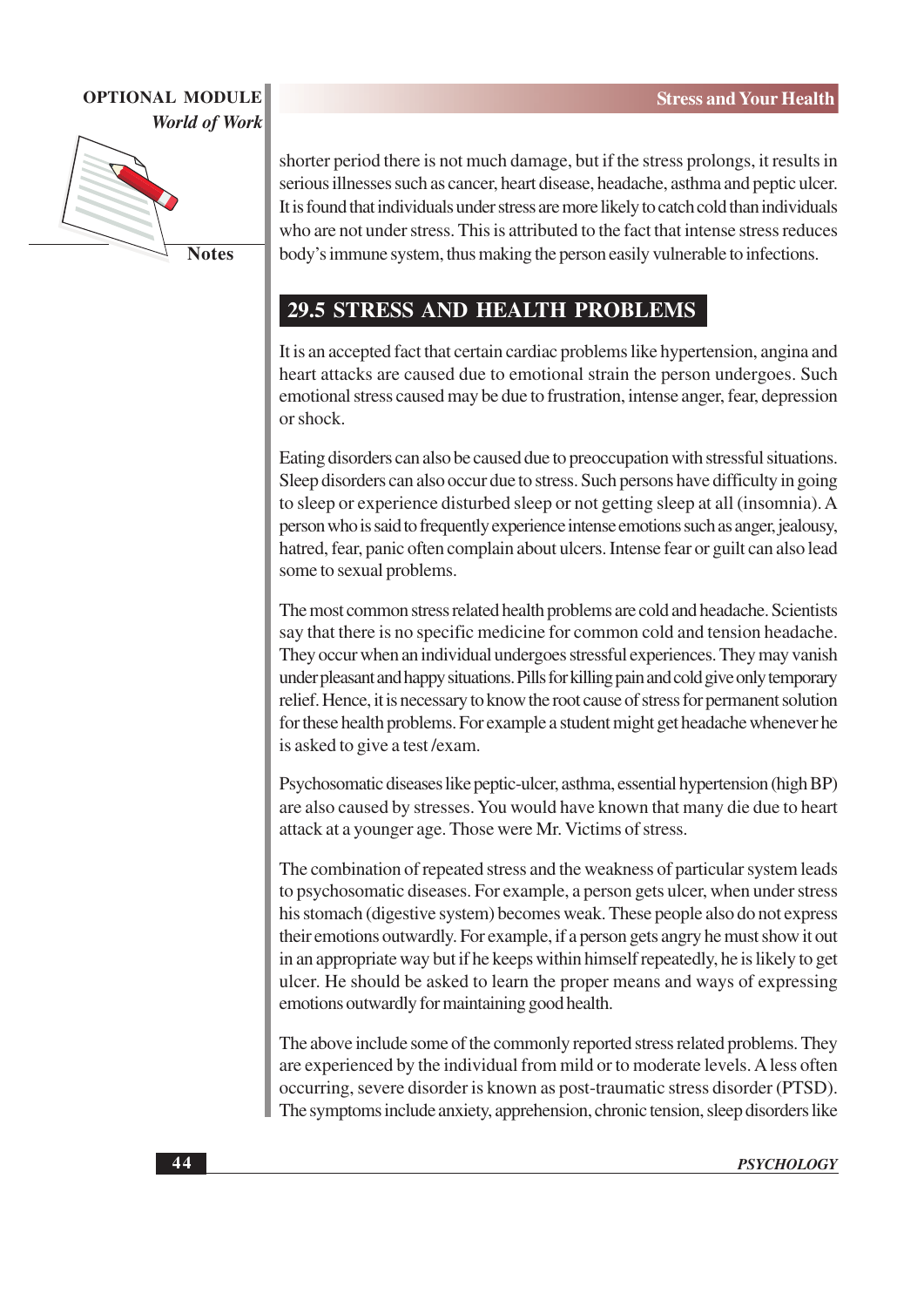#### **Stress and Your Health**

insomnia or sleepless nights, nightmares, withdrawal behaviour etc. This disorder occurs when a person experiences severe stress after a traumatic life threatening experience like accidents, being victimized either physically and mentally as in rape or sexual harassment, death of near and dear ones etc.

Stress Relief: In many severe cases of experience of intense stress, an individual must consult the psychologist for immediate help or be institutionalized for a certain period of time. Mild to moderate stress can be easily relieved through different way such as: regular physical exercise, relaxation, meditation, thinking positively, seeking social activities which are relaxing and pleasurable or following certain management techniques like time –management, stress reduction programmers etc. Medication such as stress drugs must be used only in severe cases and under medical supervision.

### **INTEXT OUESTIONS 29.2**

- 1. Answer the following as either true or false:
	- a) Urinary disorders like bed-wetting occur only due to stress. True/False
	- b) Stuttering and stage fear mainly occurs due to anxiety and nervousness. True/False
	- c) Common cold generally occurs due to reduced immune system that is constantly exposed to stressprone situations. True/False
- 2. Mention some of the health disorders (both physical and mental) that are caused due to stress.
- 3. In what way can one overcome everyday stress problems?

## WHAT YOU HAVE LEARNT

- Stress is a kind of internal pressure caused by either internal or external forces. Generally it is because of interaction of both internal and external factors.
- Both low and high levels of stress are not helpful for the highest performance which an individual is capable of, only the moderate level of stress results in peak performance.
- Stress has both positive and negative consequences. If it is positive it is known as "eustress". The negative stress is known as "distress".

#### **OPTIONAL MODULE World of Work**